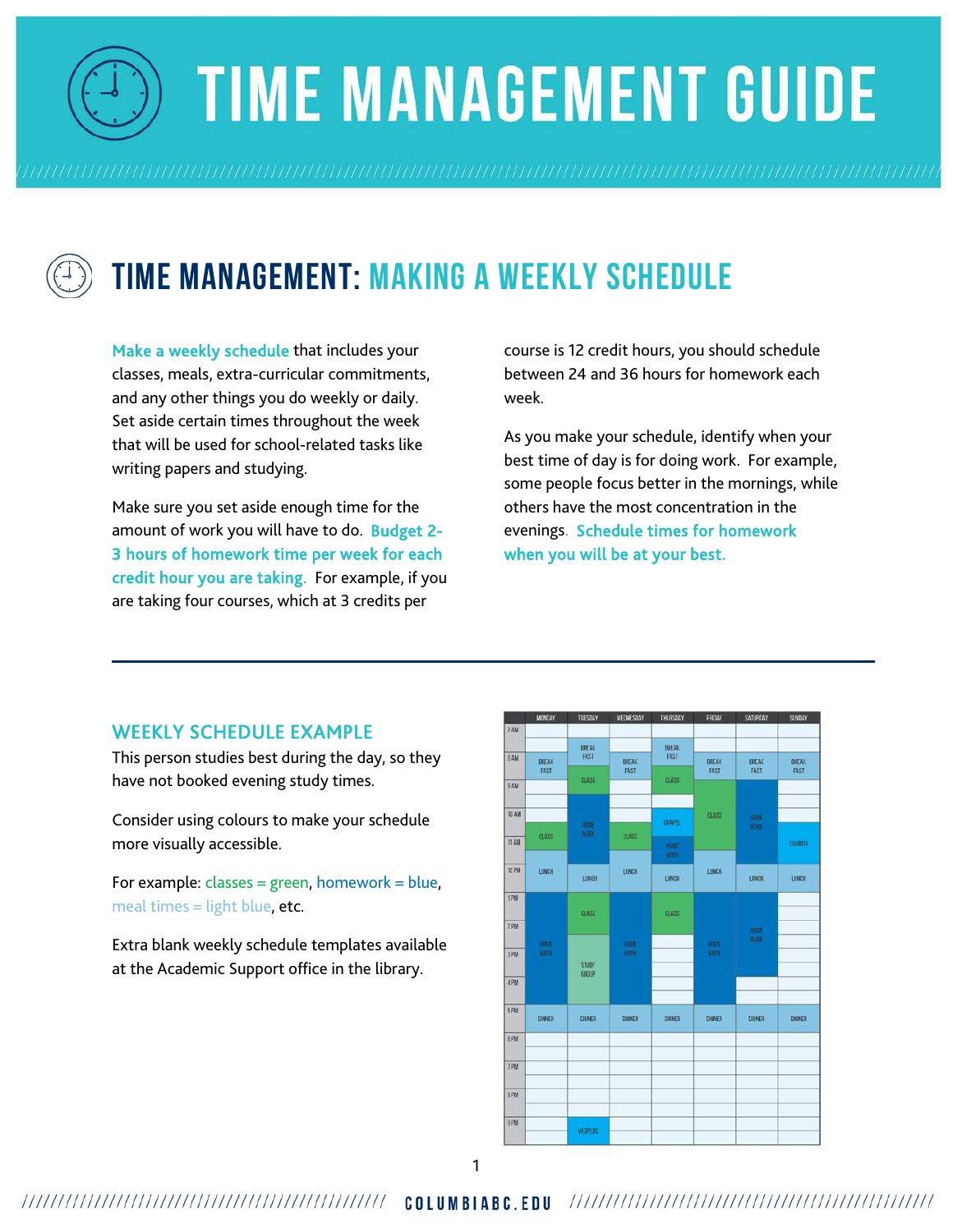

# **Task Management: Making a List or Calendar of ALL Assignments**

Make a list or calendar of all of the assignments, reading, and exams scheduled for all of your classes. List them by due date, and mark by each of them how much of your final grade that task is worth. This will give you an indication of its priority when you have multiple items to work on.

Every week look ahead at what will be due in the coming weeks, and plan what you will work

on during each of the homework times you have set aside.

It is also a good idea to total how many hours of work is due per week. This lets you see which weeks have more work due than what would normally fit into your schedule. When you see heavy weeks coming up, start to work ahead.

### **Here are some time budgeting guidelines:**

#### WRITTEN ASSIGNMENTS

One page is considered to be typed and double-spaced with a 1" margin on all sides (approximately 325 words/Times Roman 12).

Time allotment for written assignments is based on the rate of 1/2 page per 90 minutes for research-based papers and 1 page per hour for reflective papers.

| <b>REFLECTIVE WRITING</b> |            |            |  |  |
|---------------------------|------------|------------|--|--|
| Time                      | # of pages | # of words |  |  |
| 1 hour                    |            | 325        |  |  |
| 2                         | 2          | 650        |  |  |
| ς                         | 3          | 975        |  |  |
|                           | 4          | 1300       |  |  |
|                           | 5          | 1625       |  |  |

| <b>RESEARCHED WRITING</b> |            |            |  |  |
|---------------------------|------------|------------|--|--|
| Time                      | # of pages | # of words |  |  |
| 1.5 hours                 | 0.5        | 162        |  |  |
| 3                         | 1          | 325        |  |  |
| 6                         | 2          | 650        |  |  |
| 9                         | 3          | 975        |  |  |
| 12                        | 4          | 1300       |  |  |
| 15                        | 5          | 1625       |  |  |
| 18                        | 6          | 1950       |  |  |
| 21                        | 7          | 2275       |  |  |
| 24                        | 8          | 2600       |  |  |
| 27                        | 9          | 2925       |  |  |
| 30                        | 10         | 3250       |  |  |
| 36                        | 12         | 3900       |  |  |
| 45                        | 15         | 4875       |  |  |
| 60                        | 20         | 6500       |  |  |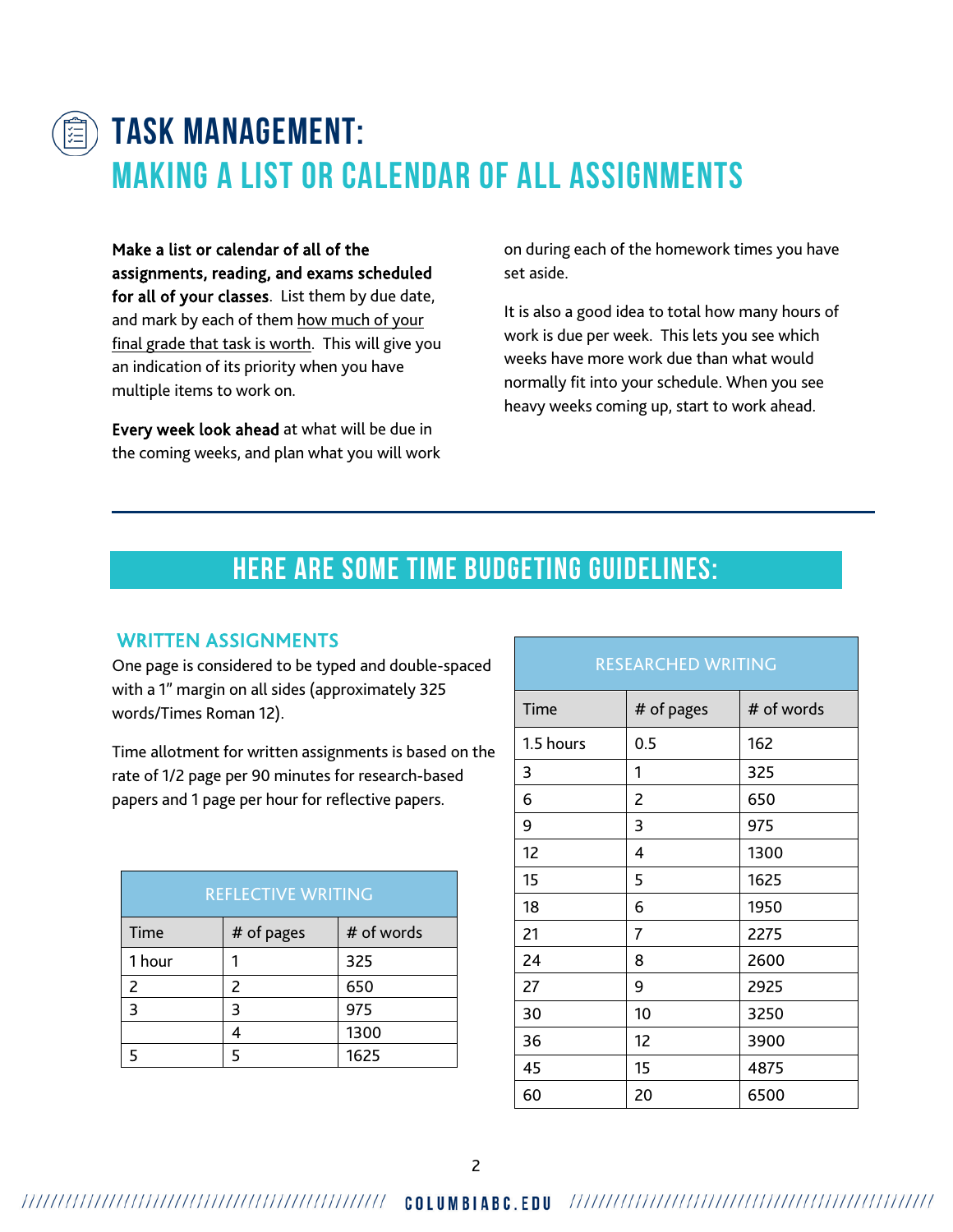#### QUIZZES/TESTS/EXAMINATIONS

For every one hour of examination time, students are expected to invest 4 hours of preparation.

| <b>Exam time</b> | Prep time |
|------------------|-----------|
| 0.5 hour         | 2 hours   |
| 1                |           |
| 1.5              | 6         |
|                  | 8         |

#### ORAL PRESENTATIONS

(Seminars, preaching, teaching) For every minute of presentation, students are expected to invest 45 minutes of preparation (this preparation includes reading, writing and practice delivery. It should not be factored into previous reading and writing calculations).

| <b>Presentation time</b> | <b>Preparation time</b> |
|--------------------------|-------------------------|
| 10 minutes               | 7.5 hours               |
| 15                       | 11.25                   |
| 20                       | 15                      |
| 30                       | 22.5                    |

#### READING ASSIGNMENTS

Reading time is based on an average rate of 20 pages per hour.

| <b>Time</b>    | # of pages |
|----------------|------------|
| 1 hour         | 20         |
| $\overline{2}$ | 40         |
| 5              | 100        |
| 7.5            | 150        |
| 10             | 200        |
| 12.5           | 250        |
| 15             | 300        |
| 20             | 400        |
| 22.5           | 450        |
| 25             | 500        |
| 30             | 600        |
| 35             | 700        |

#### CREATIVE ASSIGNMENTS

For creative assignments, the instructor determines the required hours and gives guidance as to the maximum hours to be spent on the assignment.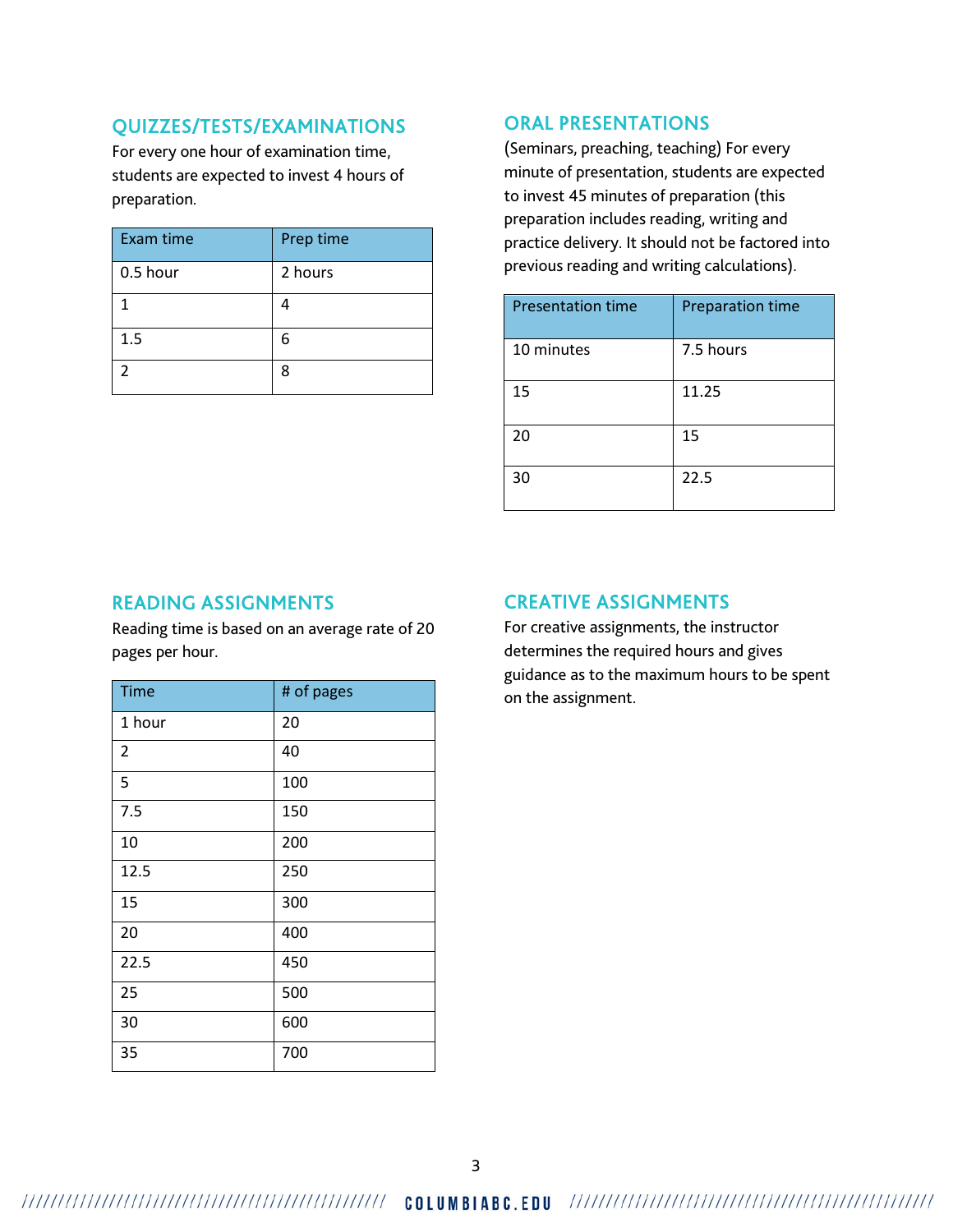

# **Hints for Getting Your Homework Done**

1. Divide major assignments into smaller parts so they will not be as

overwhelming. For example, if you are working on a research paper, start by choosing a topic. Next, find some sources and take notes on what they have to say. Make an outline of what you want the paper to cover. Sometimes starting on a large project can be the hardest part. Dividing it into smaller tasks can help you get started.

- 2. Once you have made your schedule, it is important that you stick to it! Even if you have finished the next few things that are due, use the time you have set aside to get ahead. You will be very thankful you did when things get busy again.
- 3. Do not procrastinate. If you notice that you are avoiding your work during scheduled times, make yourself start a

small part of the task. Often once you have started it is easier to continue. If you still have trouble starting a task (i.e. can't get out of procrastination mode), consider visiting the Academic Support office (or coming to Drop-In Academic Helpdesk hours in the library) for some extra accountability and help making clear steps for working through assignments.

- 4. Make two activity lists: things you like to do and things you have to do. Mix them up in your schedule. This will help you stay motivated and engaged, especially when there are a lot of things to do.
- 5. Be realistic in the commitments you make. There are only 24 hours in a day. It is important to thoughtfully examine your obligations and responsibilities. Is your schedule realistic? Make sure you will have time to do everything you have committed to and don't overcommit.

## **Reward yourself when you finish tasks on time!**

Book an appointment online to have the Academic Support Office meet with you to review your paper. (On the Columbia website under Current Students, Academic Support)

Be sure to email a copy of your paper to the office the night before your appointment to Academic.support@columbiabc.ed